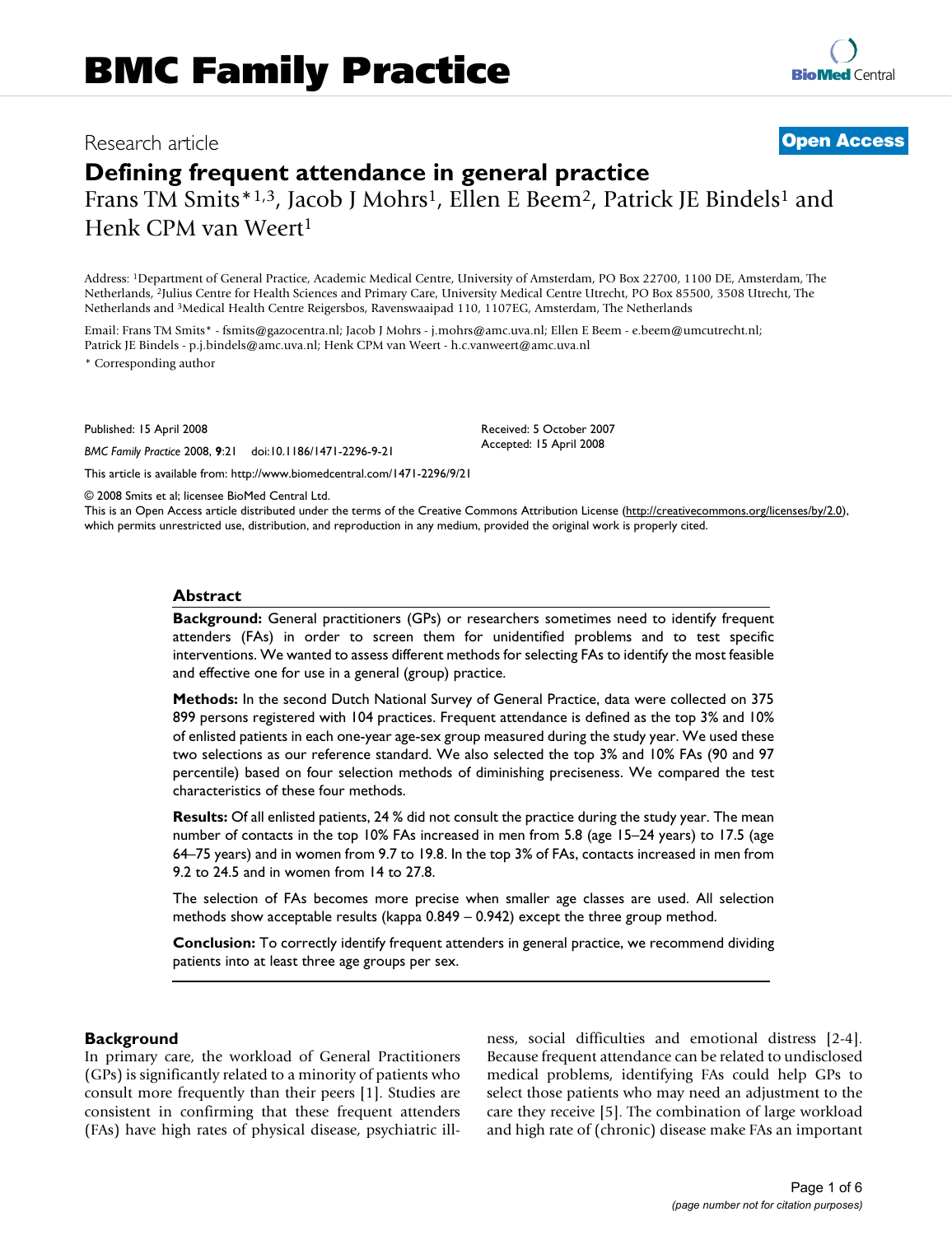group for a GP not only to study but also to treat. Exceptional attendance is also considered as an indicator of inappropriate consulting behaviour and healthcare use [6-11]. Health services research has therefore used frequent attendance for identifying both inadequate health care delivery and possible misuse of health care. Trials on the effect of (mainly psychiatric) interventions on the attendance rate and morbidity of FAs showed conflicting results [12-15]. In a review of interventions on FAs we found indications that frequent attendance might be a sign of as yet undiagnosed major depressive disorder (MDD) and that treatment of MDD might improve the depressive symptoms and the quality of life of depressed FAs. We found no evidence that it is possible to influence healthcare utilization [13,15-17].

The interpretation of studies on frequent attendance is hampered because of differences in the organisation of health care, the setting and the definition of FAs. Age and sex have been shown to be highly associated with the frequency of attendance [18]. Selecting FAs without adjusting for age and sex will predominantly result in the selection of older women [19]. Therefore, any study of frequent attendance requires a clear definition of these patients and a clear description of the selection process. After reviewing the literature on frequent attendance, Vedsted suggested that frequent attendance should be defined as a proportional part (highest 10%) of all attenders, stratified for age and sex [20].

Selecting FAs by using age groups with a small band (for instance ten-year groupings) is difficult, especially in smaller populations like those of a (group) practice because of the resulting low number of patients in each cell. Therefore, Howe et al. developed an easy cohort definition to identify those patients whose attendance patterns are unusual for their sex and age. She stated that, dividing the male population into two different age groups (15–44; 45–74 years), would result in including 95% of the total male patients identified as attending at or above the 97th percentile compared with the more complex procedure of ten-year groupings. Further, she concluded that no such division of the population was needed for females, as their consultation rates were considered fairly constant. She advised further analysis on the validity of this method in other populations to be performed [21].

In the Netherlands every citizen is enlisted by one GP and Dutch inhabitants consult their own GP for all medical complaints. The GP functions as a gatekeeper for specialist care. GP-care in 2001 was paid either by a social sick-fund or an obligatory private insurance. We used the large database of the second Dutch National Survey of General Practice (2001) as a unique possibility for comparing the quality of different FA selection methods in general practice in the Netherlands. Our aim was to assess these methods and to identify the most feasible and effective one for use in an average general (group) practice.

# **Method**

In the second Dutch National survey of General Practice, data were collected over a one-year period on health and healthcare-related behaviour from 375 899 persons, registered with 104 practices. Eight practices were excluded because of insufficient data (see Fig 1). Population, practices and GPs were representative for the Dutch population, with a slight under-representation of single-handed GPs. The study design, methods, response and quality of the data of this extensive second Dutch National Survey have been published elsewhere in more detail [22-24]. To correct for loss or growth of the practices involved during the study year, we used the data of patients enlisted within each practice over the complete one-year period ( $n = 263$ ) 148) as the denominator. As most previous studies on frequent attendance have excluded children and the very old, we also only used the data of patients between the ages of 15 and 74 years.

For all patients included, each contact with the primary care team (consultations, house calls and telephone calls) was registered. We calculated the contact frequencies of all patients between the ages of 15–74 years for every combination of age and sex. As in previous research, the top 3% and the top 10% consulting patients from this calculation were defined as FAs. We also included patients with no attendance. These two selections were then used as our reference standard.

As index-selections, we selected the top 3% and 10% of FAs of the same population by dividing the genders into four different age group clusters ranging from just one to as many as six. We compared the sensitivity and specificity of the selection criteria in each of these four cluster groups:

1) Per each 10-year age band: 6 classes per sex category [25,26].

2) Per each 15-year age band: 4 classes per sex category.

3) According to the sex-age grouping, used by the WONCA classification committee, we tested an adjusted selection method with 3 age classes per sex category: 15–44 years, 45–64 years and 65–74 years [27].

4) Dividing males into two separate cohorts (15–44 years; 45–74 years) and all women in one cohort: the three group method [28].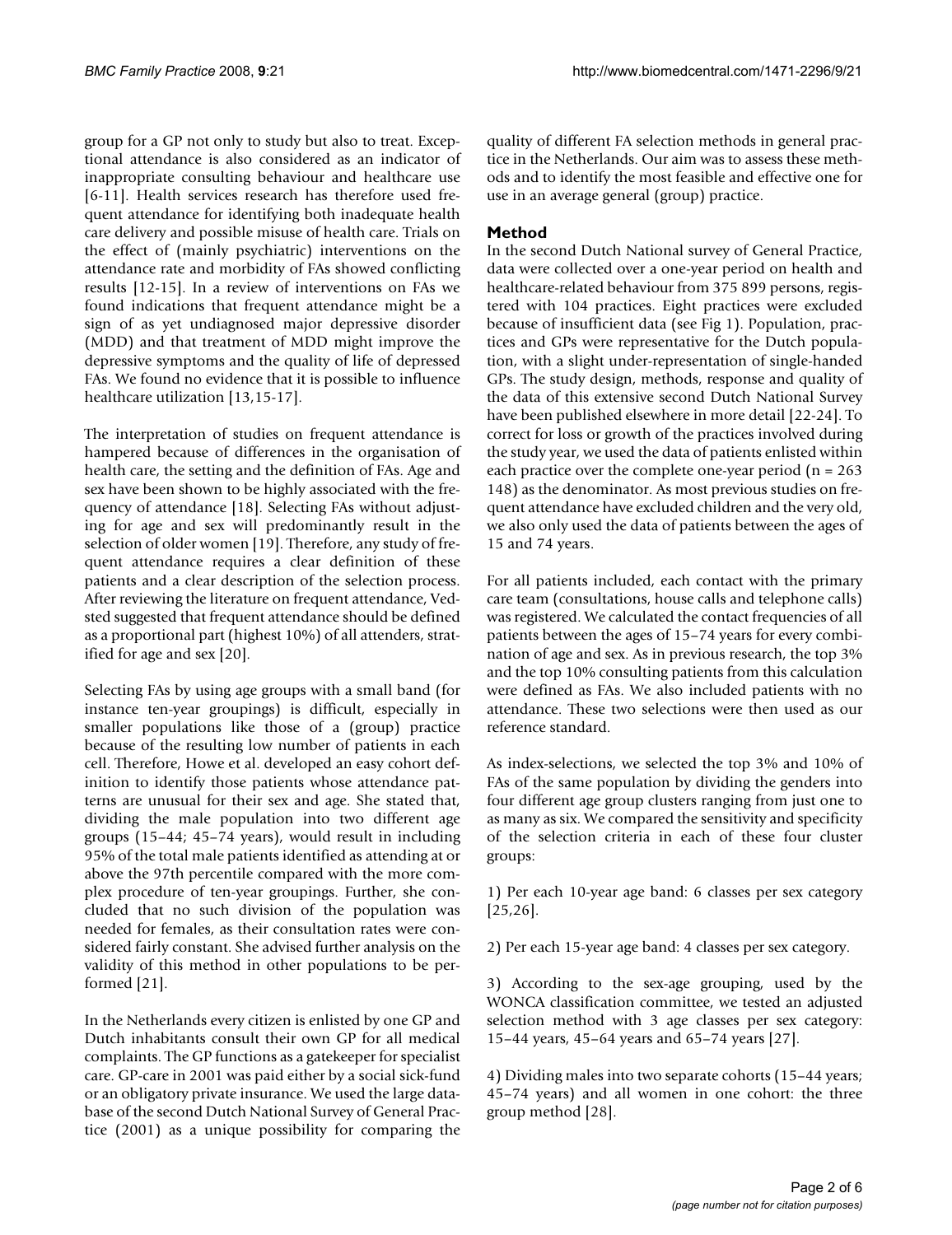

By constructing four by four tables we calculated the test characteristics (the sensitivity, specificity, positive and negative predictive value and kappa) of these four clusters, using the one-year age band method as reference standard. All data were analysed using SPSS 14.0 for windows.

The study was conducted according to the Dutch legislation on data protection (Ministry of Justice, the Netherlands)

# **Results**

From the total number of enlisted patients, 63102 (24%) of which 21 090 (16%) female and 42 012 (32%) men did not consult their primary care practice during the study year. Women consulted more frequently than men and older age correlated with a rising number of contacts for both sexes (Fig 2). The mean number of contacts increased in men from 1.62 (age 15–24 years) to 5.13 (age 65–74 years) and in women from 3.32 (age 14–24 years) to 6.27 (65–74 years). The mean attendance by sex and age of the top 3% and 10% attenders is presented in Fig 2. The mean number of contacts in the top 10% FAs increased in men from 5.84 (age 15–24 years) to 17.46 (age 64–75 years) and in women from 9.72 (age 15–24 years) to 19.83 (age 64–75 years). The mean number of contacts in the top 3% of FAs increased in men from 9.21 (age 15–24 years) to 24.52 (age 64–75 years) and in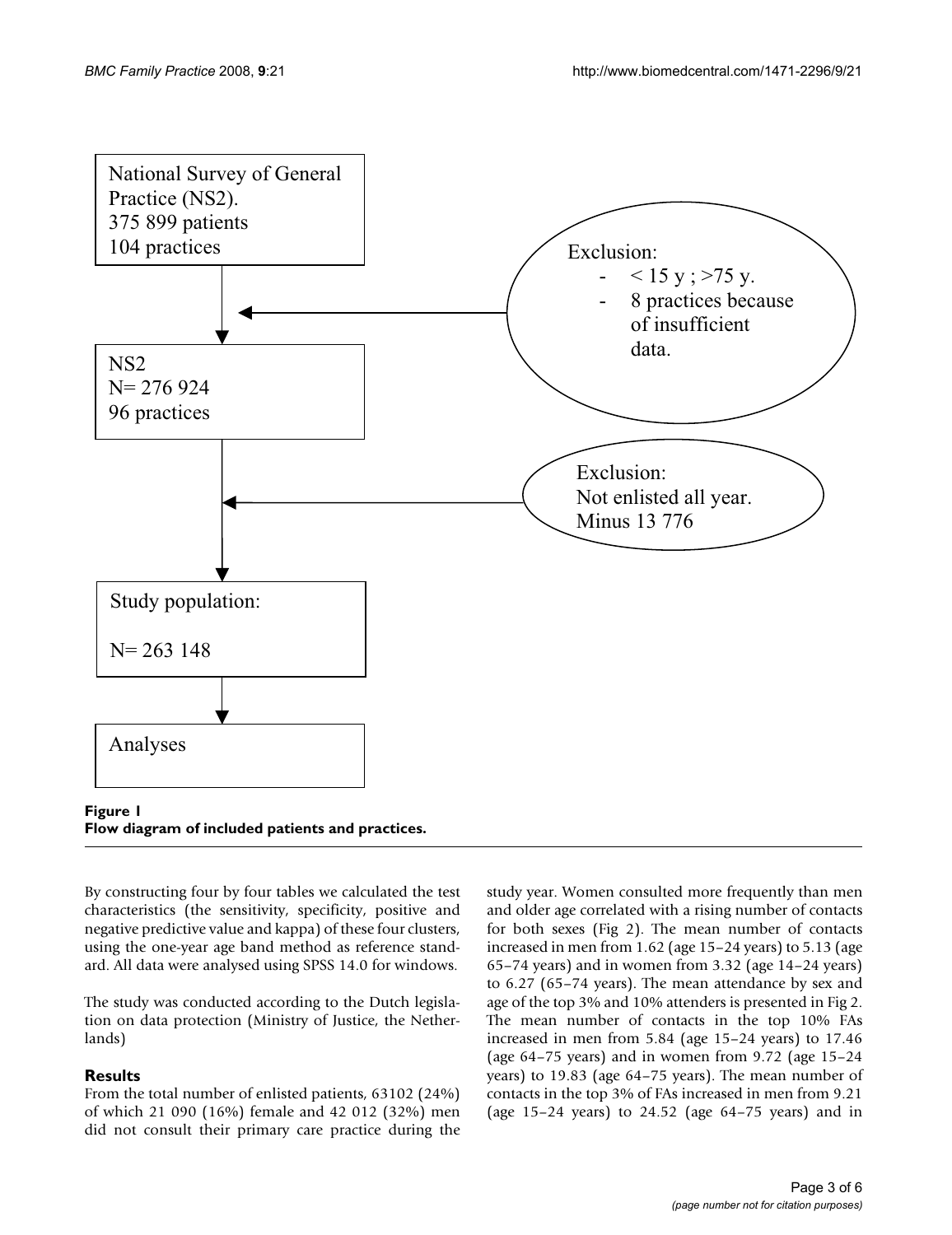

Mean attendance per sex: all attenders and the top 3%/10% frequent attenders **Figure 2 Mean attendance per sex: all attenders and the top 3%/10% frequent attenders.**

women from 14.02 (age 15–24 years) to 27.83 (age 64–75 years).

All test characteristics (sensitivity, specificity, positive and negative predictive value and kappa), are summarized in Table 1. With 6 classes, the kappa is 0.942 (10 % FA) and 0.925 (3% FA) but with the 3 group-method the kappa is 0.818 (10% FA) and 0.756 (3% FA). Test characteristics improve with smaller age classes and logically sensitivity drops by using the three group method, even more in females than in males. The test characteristics are slightly better when the top 10 % is selected instead of the top 3% of FAs. All methods show acceptable results (kappa 0.849 – 0.942) except the three group method.

## **Discussion**

The purpose of this study was to compare different methods for selecting frequent attenders in primary care and to identify the most feasible method with acceptable test characteristics in a general (group) practice. We found specificity to be about the same in all methods, but sensitivity diminishes gradually when larger age groupings are used and shows a drop in the three group method. This means that with the three group method (3% resp.10% FA) 25% resp. 17 % of the FAs will not be identified. For instance selecting the top 10% of FAs the three group method misses 5247 FAs (17%) of which 58% female and 47% in the age between 15 and 24.

This study is the first attempt to compare different methods of identifying FAs. In a large database like the Dutch National Survey, the reference method (with one year sexage bands) is the most precise method for identifying FAs. In smaller databases however, such a method results in very few patients within each age band and is therefore not feasible. Our results demonstrate that specificity and sensitivity for identifying FAs increases when smaller age groups are used, as could be expected. On the level of a general (group) practice, less precise methods can be used with acceptable results: for instance, by dividing all patients into at least 3 age cohorts per sex. For studies on larger patient groups, it is best to use the smallest possible age groupings, mainly for reasons of positive predictive value. Standardisation of methods for selecting FAs is needed in order to allow comparisons between studies to take place.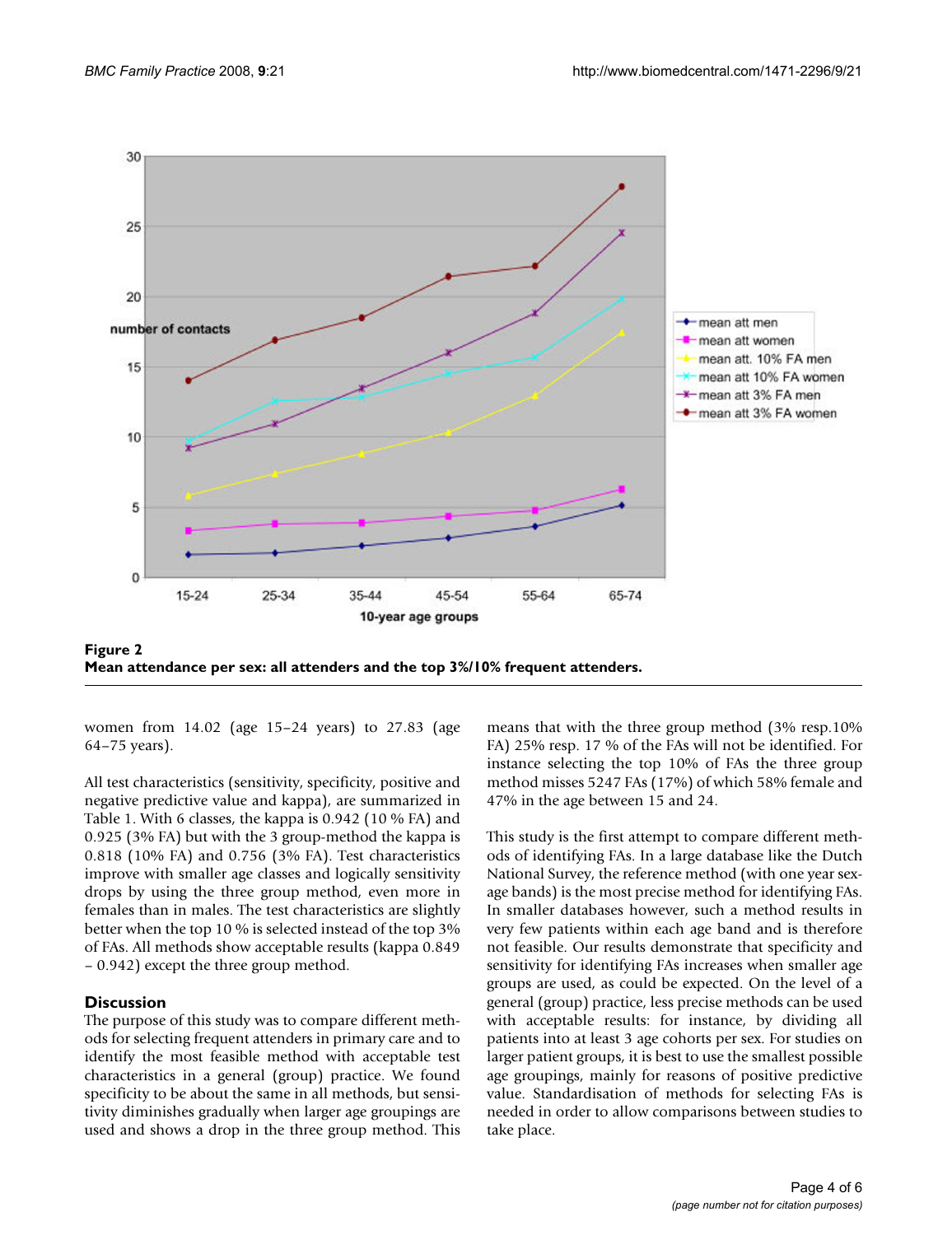|                  | 6 cl. method 3%FA  |               | 6 cl. method 10%FA <sup>2</sup> |               | 4 cl. method 3%FA3               |               | 4 cl. method 10%FA4                |               |
|------------------|--------------------|---------------|---------------------------------|---------------|----------------------------------|---------------|------------------------------------|---------------|
|                  | women              | men           | women                           | men           | women                            | men           | women                              | men           |
| Sensitivity      | 94,2               | 89,4          | 94.0                            | 93.I          | 89.4                             | 93.6          | 94.7                               | 91.5          |
| Specificity      | 99,8               | 99,8          | 99.3                            | 99.8          | 99.8                             | 99.6          | 99.6                               | 99.I          |
| PPV <sub>5</sub> | 93,7               | 93,7          | 94,3                            | 98.2          | 93.7                             | 89.5          | 96.3                               | 93.1          |
| NPV <sup>6</sup> | 99,8               | 99,6          | 99,2                            | 99.0          | 99.6                             | 99.8          | 99.3                               | 98.8          |
| Kappa            | 0.937              | 0.912         | 0.934                           | 0.950         | 0.912                            | 0.911         | 0.949                              | 0.912         |
|                  | 3 cl. method 3%FA7 |               | 3 cl. method 10%FA <sup>8</sup> |               | 3 group method 3%FA <sup>9</sup> |               | 3 group method 10%FA <sup>10</sup> |               |
|                  | women              | men           | women                           | men           | women                            | men           | women                              | men           |
| Sensitivity      | 89.0               | 84.8          | 96.0                            | 85.5          | 76.1                             | 73.6          | 79.3                               | 86.5          |
| Specificity      | 99.3               | 99.3          | 98.3                            | 98.8          | 99.I                             | 99.4          | 98.5                               | 97.6          |
| <b>PPV</b>       | 88.1               | 80.4          | 87.8                            | 90.6          | 74. I                            | 82.3          | 86.9                               | 83.1          |
| <b>NPV</b>       | 99.6               | 99.5          | 99.5                            | 98.0          | 99.2                             | 99.I          | 97.4                               | 98.I          |
| Kappa            | 0.881              | 0.819         | 0.906                           | 0.864         | 0.742                            | 0.770         | 0.809                              | 0.826         |
|                  | 6 cl. method       |               | 4 cl. method                    |               | 3 cl. method                     |               | 3 group method                     |               |
|                  | 3% FA              | <b>10% FA</b> | 3% FA                           | <b>10% FA</b> | 3% FA                            | <b>10% FA</b> | 3% FA                              | <b>10% FA</b> |
|                  | Men and women      |               | Men and Women                   |               | Men and women                    |               | Men and Women                      |               |
| Sensitivity      | 91.8               | 93.5          | 90.9                            | 93.0          | 86.9                             | 90.6          | 74.8                               | 83.0          |
| Specificity      | 99.8               | 99.5          | 99.7                            | 99.3          | 99.4                             | 98.5          | 99.3                               | 98.0          |
| <b>PPV</b>       | 93.7               | 96.3          | 91.4                            | 94.6          | 84.I                             | 89.1          | 78.0                               | 84.8          |
| <b>NPV</b>       | 99.7               | 99.I          | 99.7                            | 99.1          | 99.5                             | 98.7          | 99.I                               | 97.7          |
| Kappa            | 0.925              | 0.942         | 0.912                           | 0.930         | 0.849                            | 0.885         | 0.756                              | 0.818         |

**Table 1: Overview of the test characteristics of the four selection methods.**

1. 6 cl. method: selection FAs per 10 years of age.

2. Idem

3. 4 cl. method: selection of FAs per 15 years of age

4. Idem

5. positive predictive value

6. negative predictive value

7. 3 cl. method: selection of FAs in 3 age groups (15–44; 45–64; 65–74).

8. Idem

9. 3 group method: selection of male FAs in two age groups (15–44; 45–74) and women in one group.

10. Idem

The purpose for which FAs need to be selected, as well as the limitations of the database, can determine the degree of the desired precision. For example, if a GP wants to use frequent attending as a red flag pointing at unidentified medical problems, it would not be too big a problem to incorrectly select a patient (false positive). Not selecting an FA (false negative) seems to be a bigger problem, but the negative predictive value is high in all methods. However researchers have to use the smallest age band possible to correctly select FAs.

### **Conclusion**

We conclude that in order to identify exceptional users of health care, sex and age have to be taken into account. The best method for identifying frequent attenders is to use small age and sex groups. If this is not possible or needed, for instance in a single general (group) practice, we recommend that GPs divide their patients into at least 3 age groups per sex category in order to identify their exceptional attenders.

### **Competing interests**

The author(s) declare that they have no competing interests.

# **Authors' contributions**

FS conceived the study, participated in its design and coordination and drafted the manuscript. JM participated in the design of the study and performed the statistical analysis. EB participated in the design of the study. PB participated in the design and helped to draft the manuscript. HvW helped to conceive the study, participated in its design and helped to draft the manuscript. All authors read, commented upon and approved the final manuscript.

### **Acknowledgements**

This study was funded by the "Stichting steunfonds medische en sociale dienstverlening reigersbos". We wish to thank the Health Centre Reigersbos, Amsterdam, The Netherlands for their continuing support.